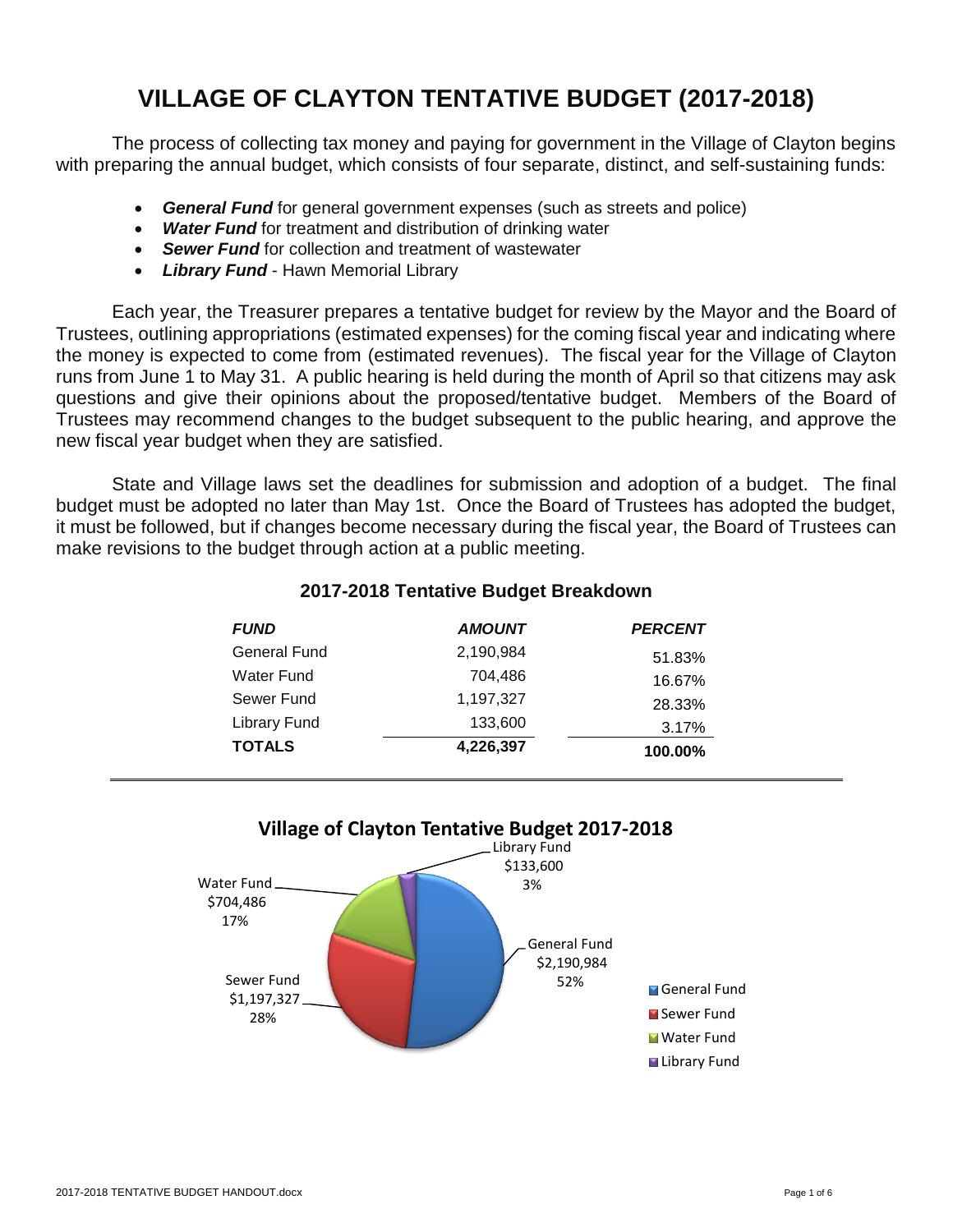#### **Sources of Revenue**

Besides appropriations, the budget for the Village of Clayton contains estimated revenues (income) for the coming fiscal year. Most revenues available for the Village of Clayton come from property taxes, sales tax, gross utilities tax, franchise taxes, departmental income (such as clerk fees, parking meter charges, dock and ramp fees) and aid from the state government.

#### **Property Tax**

The property tax, or real property tax, as it is often called, is paid by individuals and businesses or organizations who own real estate. The property tax is the last item entered in the budget each year. When a budget is prepared, all the appropriations are added together to get the estimated total expenditures. The amount of property taxes to be collected is determined by the difference between income and expenditures and is added to the revenue side to balance the budget.

#### **Sales Tax**

In addition to the New York State sales tax of 4.00 percent, the Jefferson County Legislature has authorized an additional percentage for local sales tax (currently 4.00 percent). A share of the total sales tax collected in the County is apportioned to each local government in the County. The Village receives its share of sales tax from the Jefferson County Treasurer each quarter.

### **State and Federal Aid**

Although an important source of funds for the Village of Clayton, aid from New York State has remained virtually unchanged over the past decade. The NYS Governor has advised that state aid will remain at 2013-2014 levels for the coming year. There have been limited opportunities for Federal funding over the past few years.

| Non-Property Tax Items             | 656,318   | 29.95%   |
|------------------------------------|-----------|----------|
| Departmental Income                | 1,100     | 0.05%    |
| Intergovernmental Charges          | 40,932    | 1.86%    |
| Use of Money & Property            | 97,000    | 4.43%    |
| Licenses & Permits                 | 700       | 0.04%    |
| Fines & Forfeitures                | 8,500     | 0.39%    |
| Miscellaneous                      | 47,025    | 2.15%    |
| State Aid/Mortgage Tax             | 112,199   | 5.11%    |
| <b>Federal Grants/Aid</b>          | 2,000     | 0.10%    |
| <b>Interfund Transfers</b>         | 30,000    | 1.37%    |
| Revenues from Other Debt           | 0.00      | $0.00\%$ |
| <b>Appropriated Fund Balance</b>   | 0.00      | $0.00\%$ |
| <b>Total General Fund Revenues</b> | 2,190,984 | 100.00%  |

#### *2017-2018 Tentative Budget - General Fund Revenues*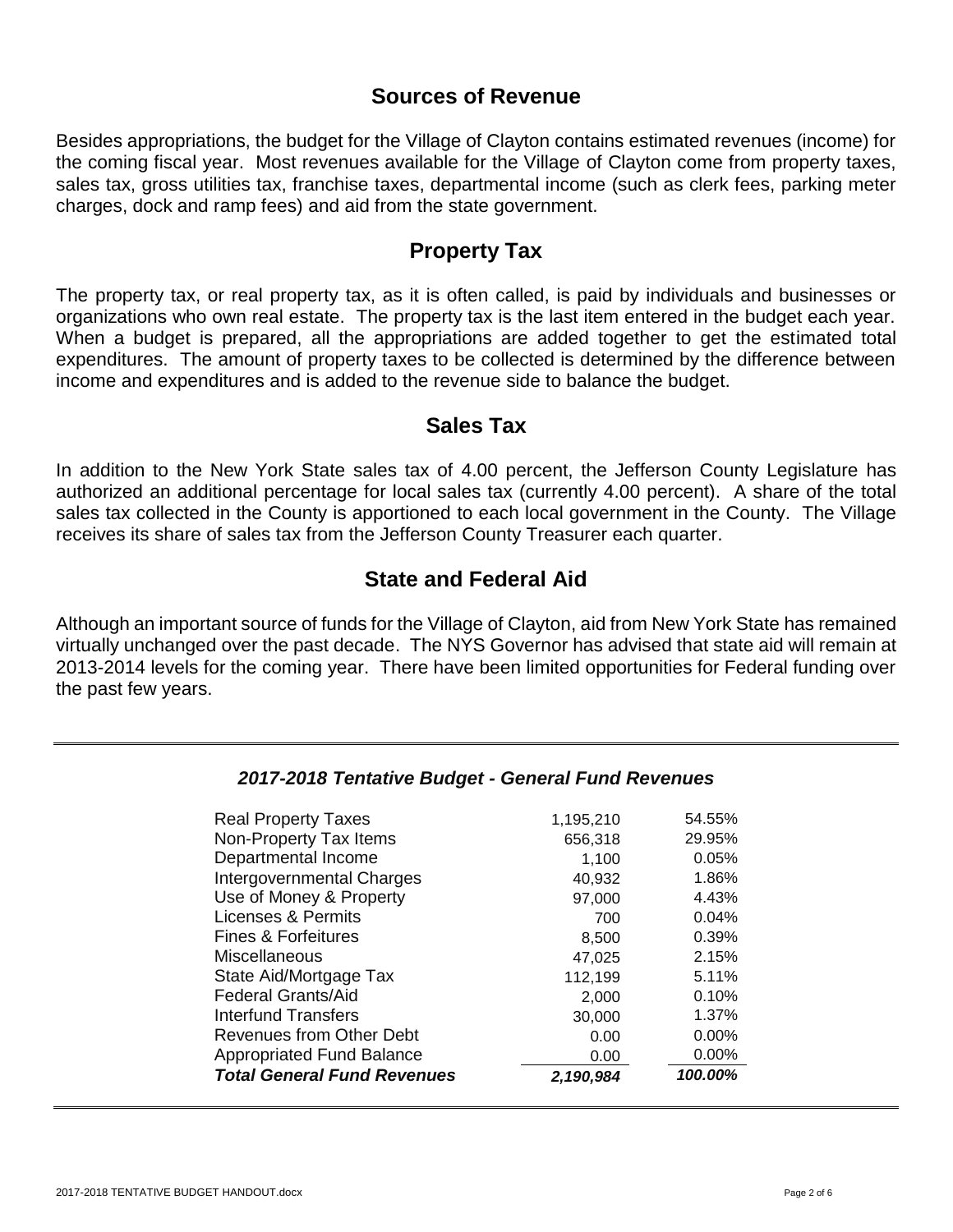### **GENERAL FUND REVENUES: \$2,190,984**

Appropriated Fund Balance Revenues from Other Debt Licenses & Permits Departmental Income Federal Grants/Aid Fines & Forfeitures Interfund Transfers Intergovernmental Charges Miscellaneous State Aid/Mortgage Tax Use of Money & Property Non-Property Tax Items Real Property Taxes



#### **Other Revenues**

Other revenues available to the Village of Clayton include payments for fines, license fees, permits, and services performed for other municipalities or State agencies.

#### **Expenditures – Where Your Money Goes**

This year, the General Fund budget remains at about 52% of the combined total budget of the Village of Clayton. The graphs below indicate the scope of those expenditures. The single largest item in the General Fund is transportation, followed closely by employee benefits. The transportation portion of the budget includes the Department of Public Works, and deals with street maintenance, snow removal, maintenance of parks, docks, etc. Employee benefits include NYS retirement contributions (pension costs), which appear to be leveling out, and health insurance, which has seen a steady increase each fiscal year.

The Sewer and Water Funds are self-supporting. In other words, revenues from utility bills pay for debt service and operation and maintenance costs for these funds. Hawn Memorial Library is supported by the General Fund (Culture/Recreation), as well as through a special assessment tax included on your school tax bill.

#### *2017-2018 Tentative Budget - General Fund Expenditures*

| <b>Government Support</b>              | 347,071   | 15.84%  |
|----------------------------------------|-----------|---------|
| <b>Public Safety</b>                   | 276,712   | 12.63%  |
| Transportation                         | 551,663   | 25.18%  |
| <b>Culture/Recreation</b>              | 126,450   | 5.77%   |
| Home/Community                         | 94.629    | 4.32%   |
| <b>Employee Benefits</b>               | 533.711   | 24.35%  |
| <b>Debt Service</b>                    | 225,748   | 10.31%  |
| Reserves                               | 35,000    | 1.60%   |
| <b>Total General Fund Expenditures</b> | 2,190,984 | 100.00% |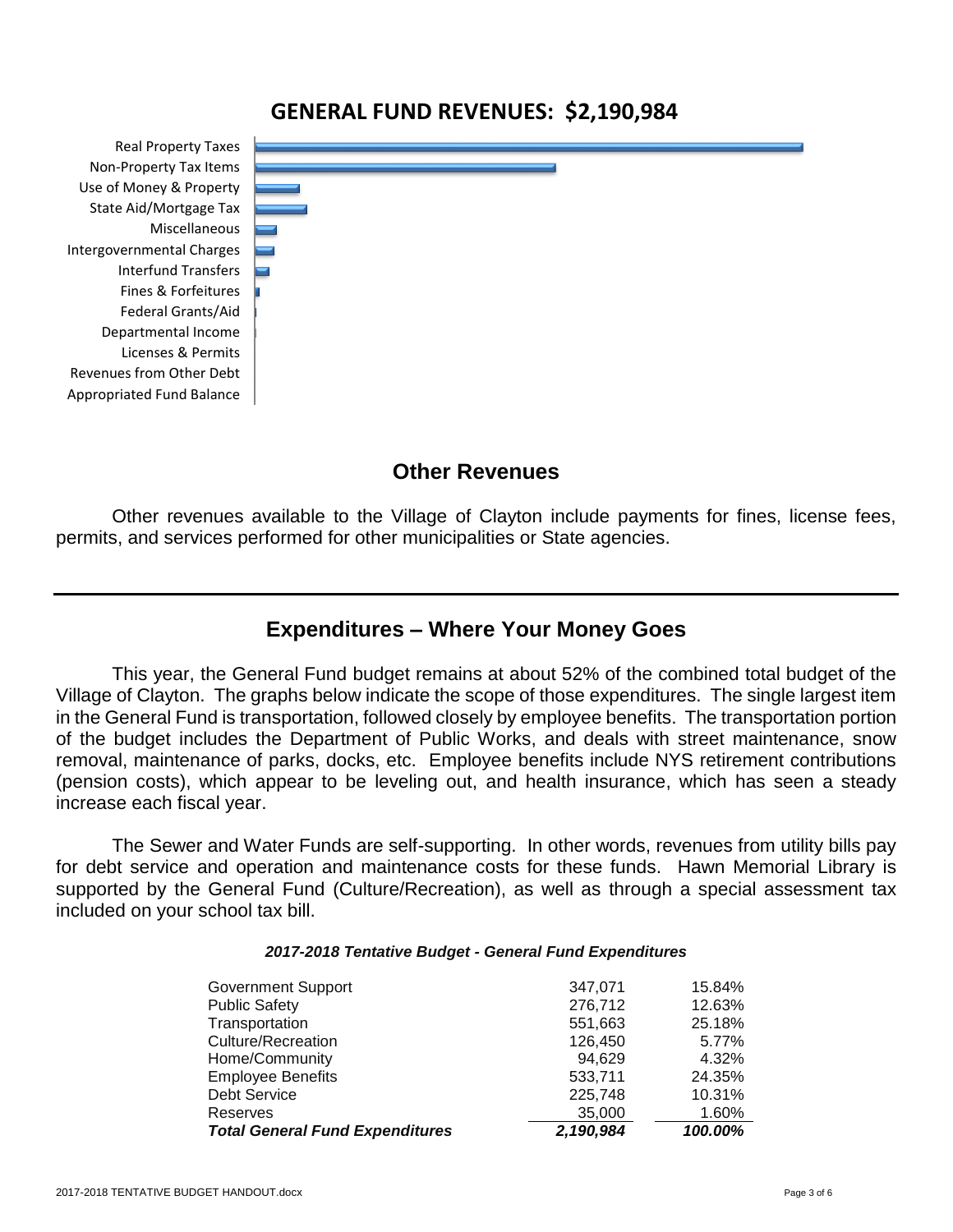### **GENERAL FUND EXPENDITURES: \$2,190,984**



#### **The Debt Limit**

New York State law sets a limit on the amount of debt a government may incur. For the Village of Clayton, the debt limit is seven percent (7%) of the five-year average full value of taxable property. State legislation also limits the amount of interest a municipality may pay for borrowed funds. Certain kinds of debt are not subject to the debt limit. These are monies borrowed to construct something that will produce revenue, such as a water supply system or sanitary sewer system. The Village debt limit is considerably less than the allowable threshold.

## **The Constitutional Tax Limit**

The New York State Constitution sets an upper limit, called the tax limit, on the amount of property taxes that the Village of Clayton may collect for operating expenses. For the Village of Clayton, the constitutional tax limit is two percent (2%) of the full value of taxable property averaged over the last five years. The full value of taxable property in the Village of Clayton for 2017-2018 is \$177,825,135 as of the date of this report.

## **Real Property Assessment**

After the budget has been approved, tax bills must be sent to the taxpayers. Property tax is based on the value (ad valorum) of real estate. The process of determining property value for tax purposes is called "assessment." The Village of Clayton is no longer an assessing entity, but obtains its taxable base through Town of Clayton assessments as of March 1<sup>st</sup> of the previous calendar year. The Town of Clayton assessor has assessed all real estate in the Village of Clayton at full market value. Those figures are used to determine the amount of tax owed by each property owner in both the Village and the Town.

| <b>Example</b> | <b>Rate per \$1,000</b> | <b>Assessed Value</b> | <b>Tax Owed</b> |
|----------------|-------------------------|-----------------------|-----------------|
| Residence 1    | 6.721267                | 104,500               | \$702.37        |
| Residence 2    | 6.721267                | 132,700               | \$821.91        |
| Residence 3    | 6.721267                | 398,800               | \$2,680.44      |
| Business 1     | 6.721267                | 542,100               | \$3,643.60      |
| Business 2     | 6.721267                | 810,000               | \$5,444.23      |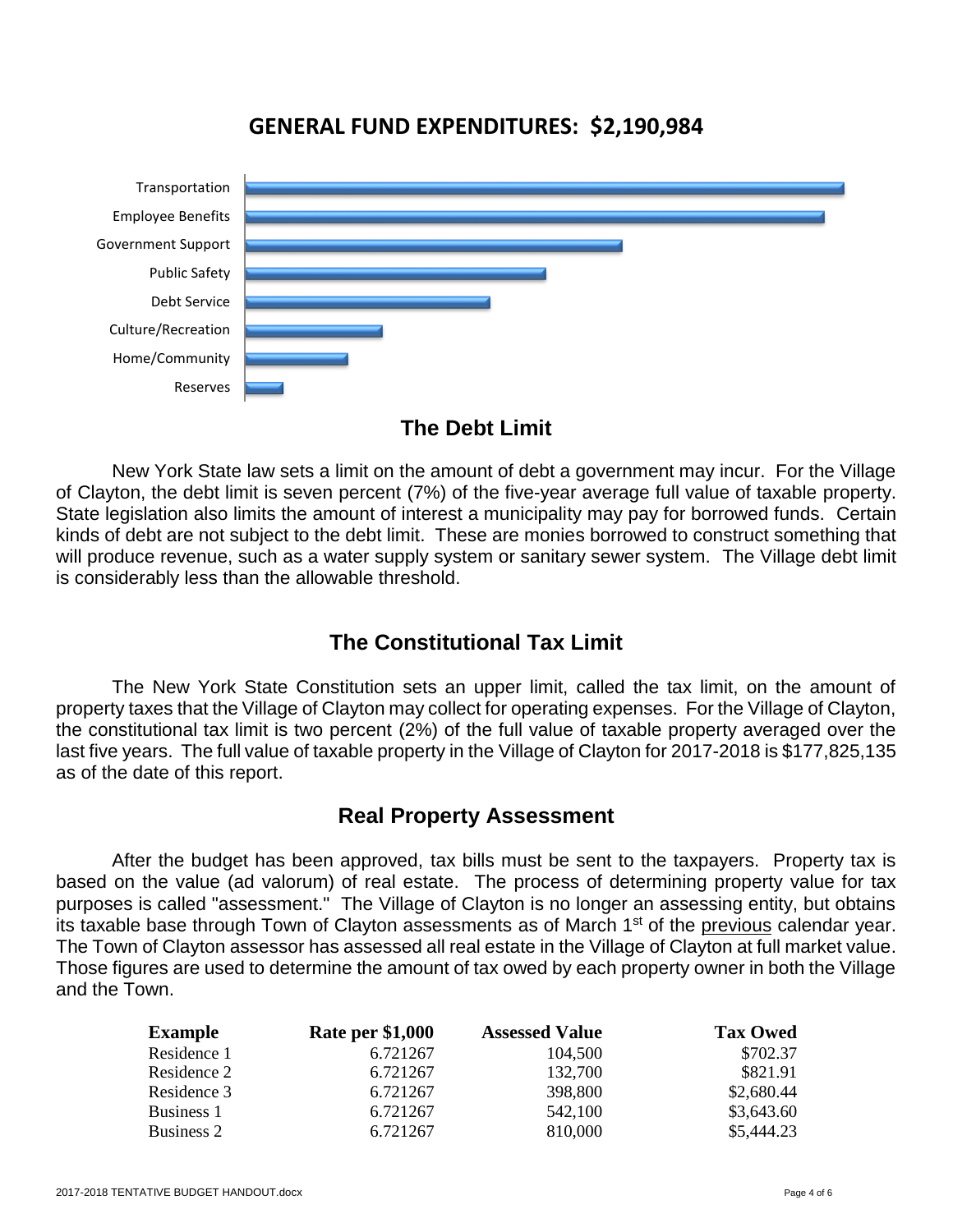### **Village Taxes**

Tax bills are sent out to Village residents by May 31<sup>st</sup> each year and must be paid to the Village by the end of October each year. If the tax is not paid by that date, it is returned (relevied) to the County, which reimburses the Village and then exacts the tax from the taxpayer. Because the Village of Clayton is surrounded by the jurisdiction of the Town of Clayton, of which it is a part, Village taxpayers also pay Town taxes.

The following chart shows a breakdown of the "per thousand" tax rates for the annual tax bills received by each owner of property within the Village limits.



#### **NOTE: Sewer and Water Funds are NOT supported through Village Taxes.**

The Water and Sewer Funds are "self-sustaining," meaning that they must generate revenues enough to cover anticipated expenditures each year. Water and Sewer revenues are based on an Equivalent Dwelling Unit (EDU) model of billing, resulting in more equitable distribution among all users for Operation & Maintenance (O&M) costs and debt service costs.